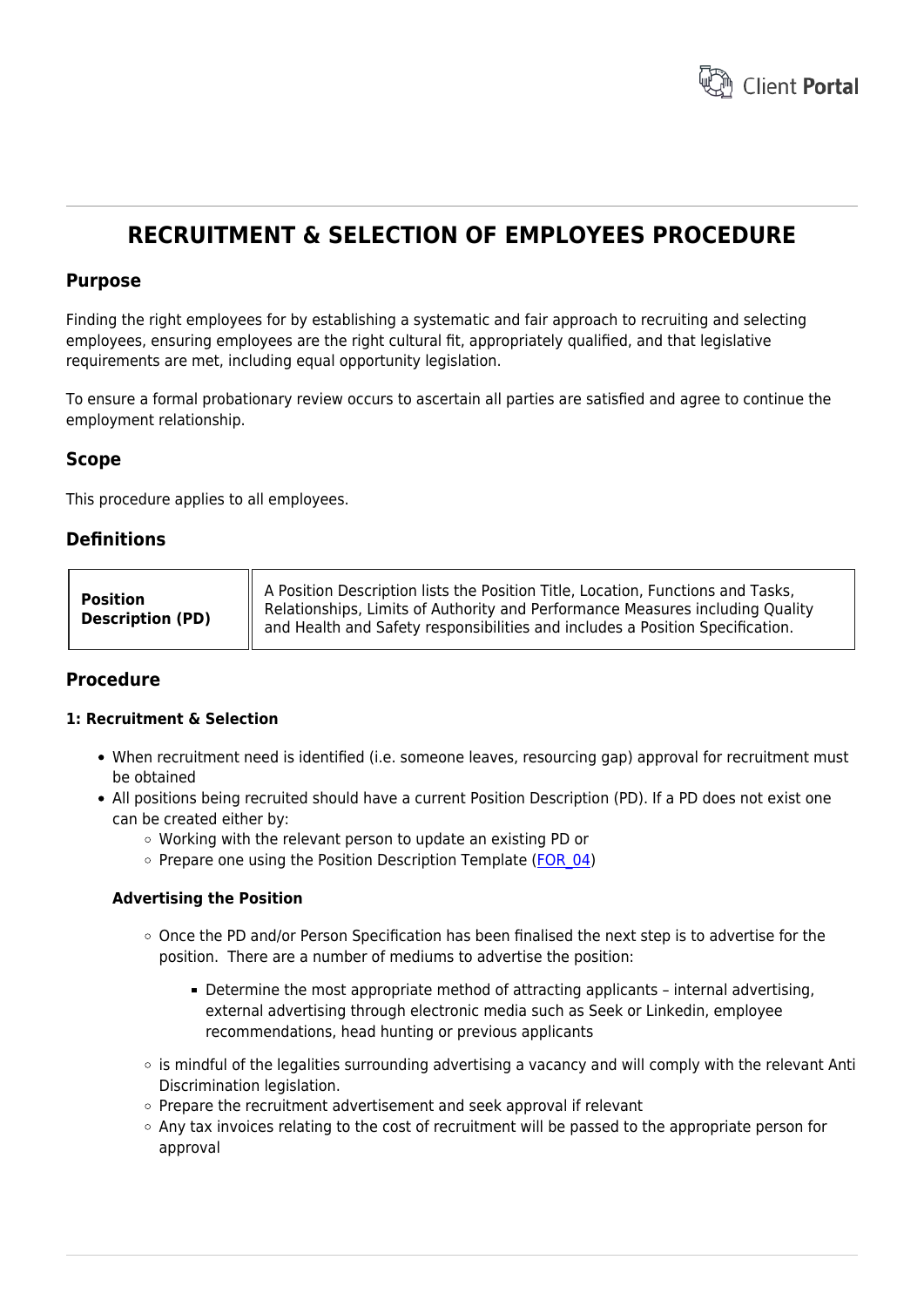

- $\circ$  As applicants send in resumes an acknowledgement letter ([FOR09\)](https://www.hrtemplates.com.au/formtemplates/hr-for09-acklgmt-recruitment-letter/) or email should be used as an initial response
- $\circ$  A shortlist will then be formulated, taking into consideration; Appropriate Workplace Behaviours Policy [\(POL01](https://www.hrtemplates.com.au/policies_procedures/hr-pol01-appropriate-workplace-behaviours-policy/)), selection criteria and competencies based on the PD.
- $\circ$  For shortlisted employees it is recommended a Pre Employment Form ( $FOR01a$ ) is sent to the candidates to complete before they are phone screened or interviewed. This form will allow you to investigate information that is relevant to the role
- $\circ$  Prepare questions using the phone screening interview guide ([FOR1b\)](https://www.hrtemplates.com.au/form_templates/hr-for1b-phone-interview-questions/) and conduct phone interviews (if necessary or relevant) with the candidates on the shortlist. Those candidates that meet the essential criteria including relevant experience, aligned salary expectations, great phone manner etc. should be placed on the short list, and those that don't should be removed
- Using information gained from phone screening, a further shortlist needs to be made for face-toface interviews with suitable candidates

## **Conducting Interviews**

It is essential to prepare properly for each face to face interview. This is 's opportunity to present itself to potential applicants as a great place to work. Often the interview is just as much about the candidate interviewing . A structured interview will allow you to control the time you have with the candidate so ensure all applicants are given sufficient time to ask the questions you wish to ask.

- o After shortlisting, successful candidates should be contacted to arrange appointment times. Don't forget to advise them what they need to bring to an interview (if relevant).
- The necessary preparations for face to face interviews will need to be made questions, book room, who should be present, prepare organisation portfolio and handouts (if appropriate) and determine if they need to complete:
	- Psychological Profiling
	- Aptitude Test
	- **Computer Test**
	- **Pre-employment Medical Assessment**

Note: The above tests may not necessarily be carried out for all roles.

- $\circ$  The interviewer should use **FOR01c** to prepare for the interview as well as including any additional questions that may be required to be asked of the candidate. The interviewee may refer to [FOR1d](https://www.hrtemplates.com.au/formtemplates/hr-for1d-interview-tips/)  which contains tips for interviews and what you can and can't legally ask a candidate
- $\circ$  As necessary, a second interview should be arranged for preferred candidates
- $\circ$  The second interview may involve meeting other key people and/or other staff and a tour of the work environment

Reference checks should be carried out to provide further insight into how suitable a candidate may be for the job, and how they have performed in previous roles in a similar field. There are particular areas in which you will be interested in finding out factual information about the applicant. For example their honesty and reason for leaving their previous employment which are best confirmed by a third party. It is also important to ensure that permission is sought from the candidate before you contact the referees.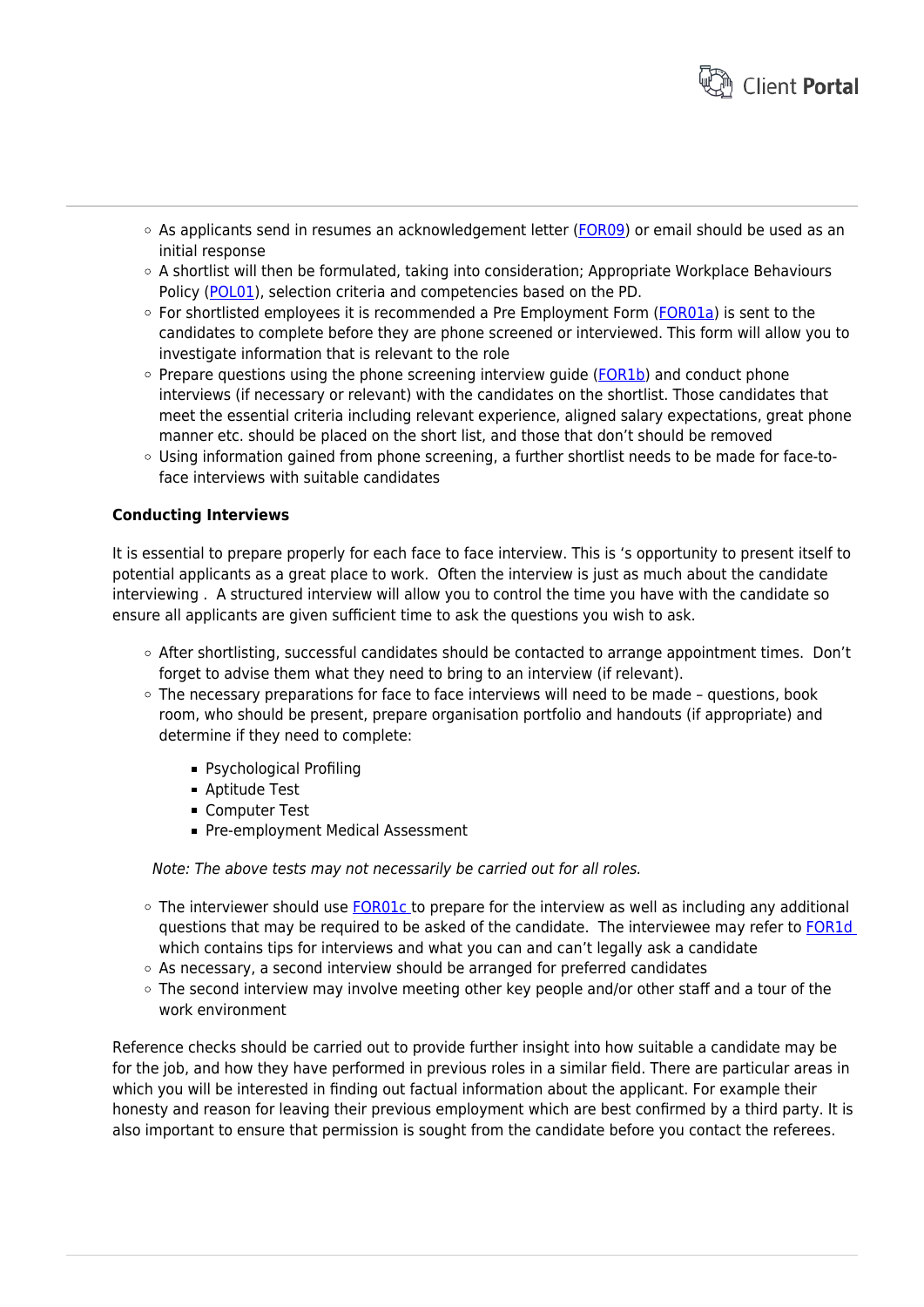

- Carry out at least 2 phone reference checks with most recent Manager/Supervisor of the candidate using the Reference Check Form ([FOR12\)](https://www.hrtemplates.com.au/formtemplates/hr-for12-phone-ref-check-form/)
- Review interview notes, reference check information and assessments when making the final selection decision
- $\circ$  Seek final approval from all the relevant parties to hire the candidate
- $\circ$  Make an offer to successful candidate, once they have accepted and confirmed, notify all applicants of outcome
- $\circ$  The unsuccessful interviewees will need to be phoned and sent an unsuccessful letter/email using the Unsuccessful Recruitment Letter ([FOR9a](https://www.hrtemplates.com.au/formtemplates/hr-for09a-unsuccessful-recruitment-letter/)) form to notify them that the position has been filled
- A record of assessment of each applicant should be made immediately after the interviews. Details of photocopies of documents taken may also be noted on this record
- $\circ$  Ensure that all applications are then stored in either hard or soft copy for a period of 3 months
- The successful candidate should then be contacted to arrange starting date and time
- o Send 'new starters' package including:
	- **Employment contract and a copy to be returned**
	- Payroll Authority From ([FOR01\)](https://www.hrtemplates.com.au/form_templates/hr-for01-payroll-authority/)
	- Personal Details Form ([FOR02](https://www.hrtemplates.com.au/form_templates/hr-for02-personal-details/))
	- Confidentiality Agreement [\(FOR07](https://www.hrtemplates.com.au/formtemplates/hr-for07-confidentiality-form/))
	- Email/Internet/Social Media sign off [\(FOR08](https://www.hrtemplates.com.au/formtemplates/hr-for08-email-internet-form/))
	- Superannuation Standard Choice Form (ATO)
	- TFN Declaration Form (ATO)
	- **Fair Work Information Statement.**
- $\circ$  All forms should be returned on the employees first day and will be kept in a confidential personnel file.
- $\circ$  Carry out induction as per procedure [\(PRO06\)](https://www.hrtemplates.com.au/policies_procedures/hr-pro06-induction-procedure/) and ensure Induction Form ([FOR06\)](https://www.hrtemplates.com.au/form_templates/hr-for06-induction-form/) is completed and placed in the personnel file.

### **2: End of Probationary Period Review**

When the employee has completed 3 months of employment, a formal review is carried out using the following process:

- Review carried out as per Probationary Period Review form [\(FOR17](https://www.hrtemplates.com.au/formtemplates/hr-for17-probationary-period-review/))
	- $\circ$  It's important at this point that any areas of concern are raised, if any
	- o If the employee is successful in passing probationary period, a Probationary Period Letter [\(FOR17a\)](https://www.hrtemplates.com.au/formtemplates/hr-for17a-probationary-period-letter/) is signed, given to employee and a copy is kept in their personnel file
	- $\circ$  If there is reason/cause for an extension of the probationary period, clear explanations and expectations in relation to expected behaviour/performance need to be given and new review date set in 3 months time. An Extension of Probationary Period Letter ([FOR17b](https://www.hrtemplates.com.au/formtemplates/hr-for17b-probationary-period-extension-letter/)) needs to be prepared, signed and a copy kept in their personnel file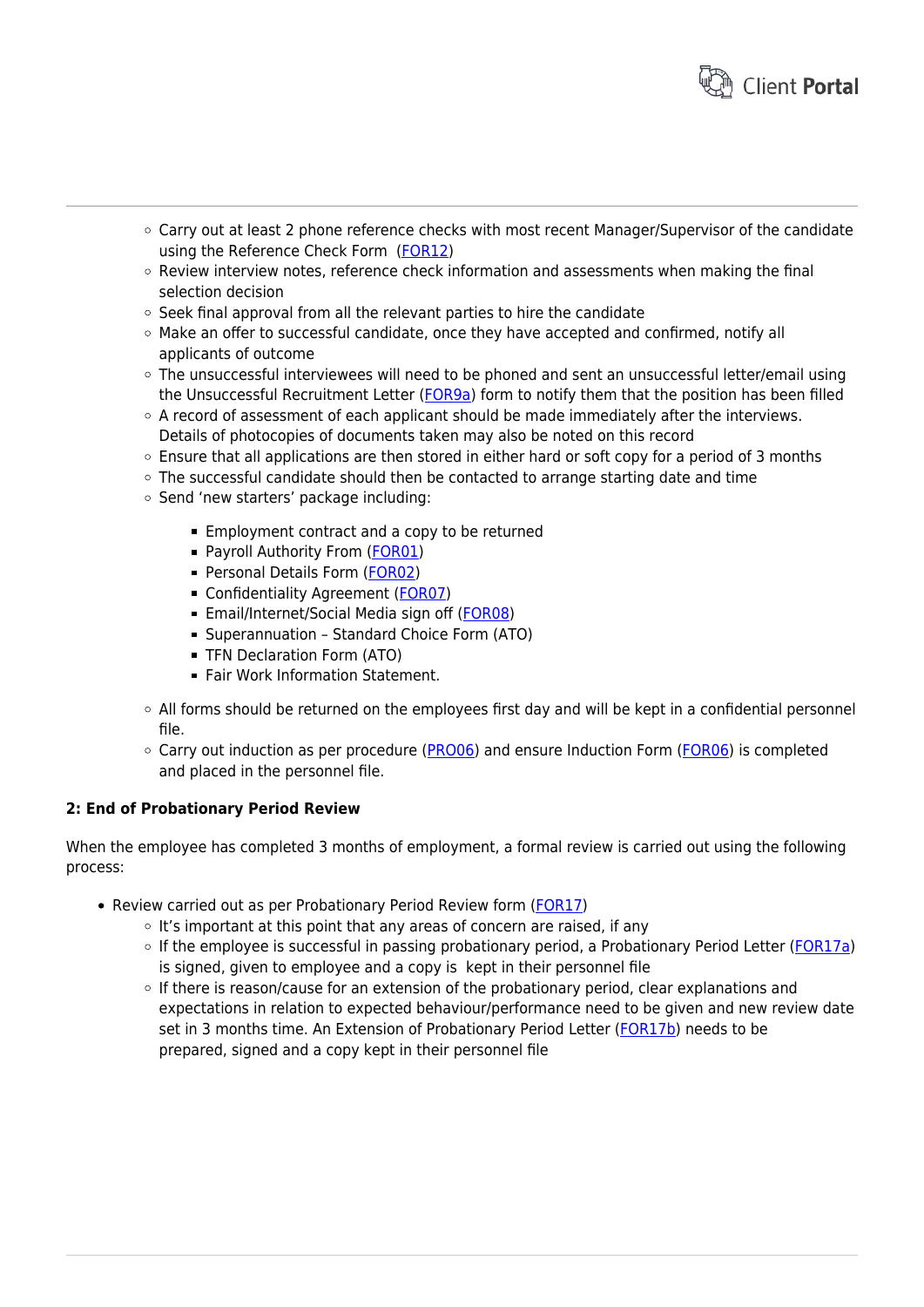

## **Responsibilities**

|                        | Approval for recruitment                                     |
|------------------------|--------------------------------------------------------------|
|                        | Approval for costs                                           |
|                        | Approve Position Description                                 |
| Manager                | Involved in face to face interviews                          |
|                        | Negotiate contract as required                               |
|                        | Conduct probationary period review                           |
|                        | Prepare PD & advertisement (as required)                     |
|                        | Shortlist candidates                                         |
|                        | Prepare questions and conduct phone interviews (as required) |
|                        | Organises and conducts face to face interviews               |
|                        | Collates resumes                                             |
| Manager/HR Coordinator | Conducts reference checks                                    |
|                        | Arrange relevant testing                                     |
|                        | Communicate with new employee                                |
|                        | Phone calls notifying unsuccessful applicants                |
|                        | Conduct probationary period review (as required)             |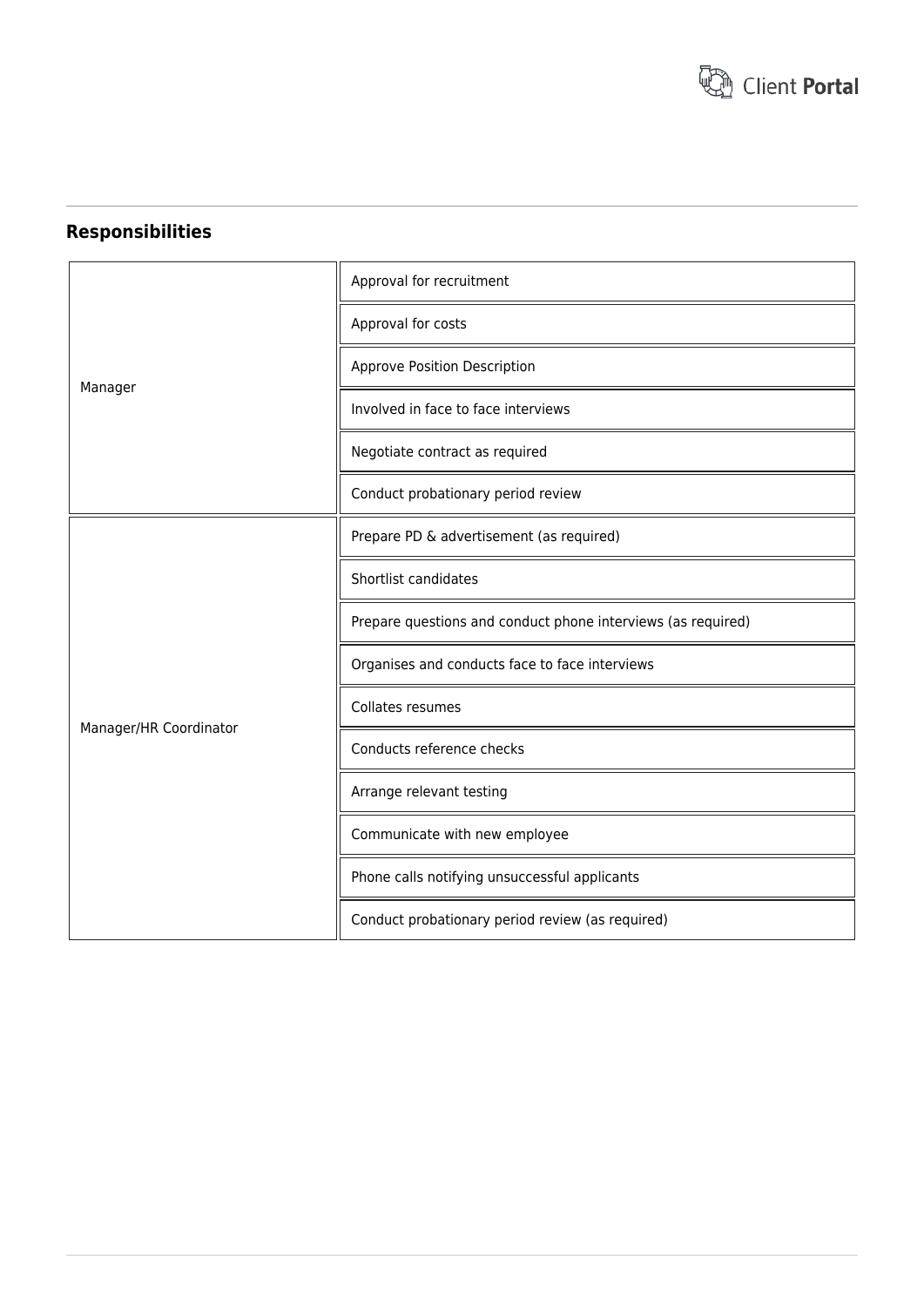

|                        | Send out acknowledgement emails to applicants           |
|------------------------|---------------------------------------------------------|
|                        | Send out unsuccessful emails to applicants              |
|                        | Assist in preparation for interview as required         |
|                        | Arrange Forms/ Letter of offer for successful applicant |
| Manager/HR Coordinator | Complete New Employee checklist                         |
|                        | Manage HR Policy and Procedure Manual                   |
|                        | Manage personnel file                                   |
|                        | Prepare appropriate probationary period forms/letters   |
|                        | Assist as required                                      |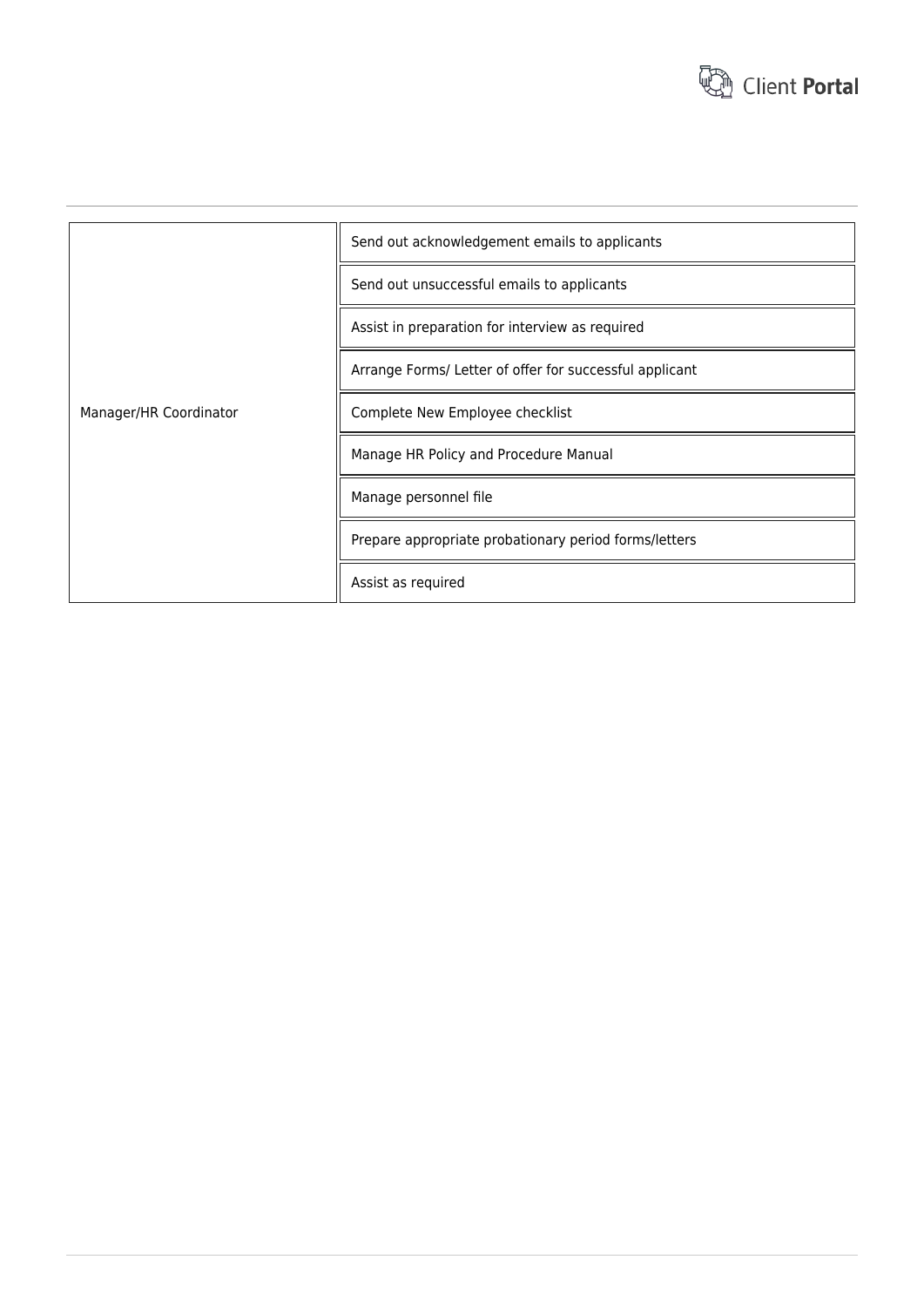

## **Documentation**

| Position Description Template          | <b>FOR04</b>             |
|----------------------------------------|--------------------------|
| Application Acknowledgement Letter     | <b>FOR09</b>             |
| Unsuccessful Recruitment Letter        | FOR9a                    |
| <b>Employment Contract</b>             | Provided by organisation |
| Confidentiality & IP                   | FOR <sub>07</sub>        |
| Payroll Authority                      | <b>FOR01</b>             |
| <b>Personal Details</b>                | <b>FOR02</b>             |
| Reference Check Form                   | <b>FOR12</b>             |
| End of Probationary Period Review Form | <b>FOR17</b>             |
| Probationary Period Letter             | FOR17a                   |
| Probationary Period Extra Letter       | FOR17b                   |
| Pre Employment Form                    | FOR <sub>1</sub> a       |
| <b>Phone Interview Questions</b>       | FOR <sub>1</sub> b       |
| <b>General Interview Questions</b>     | <b>FOR1c</b>             |
| <b>Interview Tips</b>                  | FOR1d                    |
| Superannuation - Standard Choice Form  | <b>Download Here</b>     |
| TFN Declaration Form (ATO)             | <b>ATO</b>               |
| <b>Fair Work Information Statement</b> | <b>Download Here</b>     |